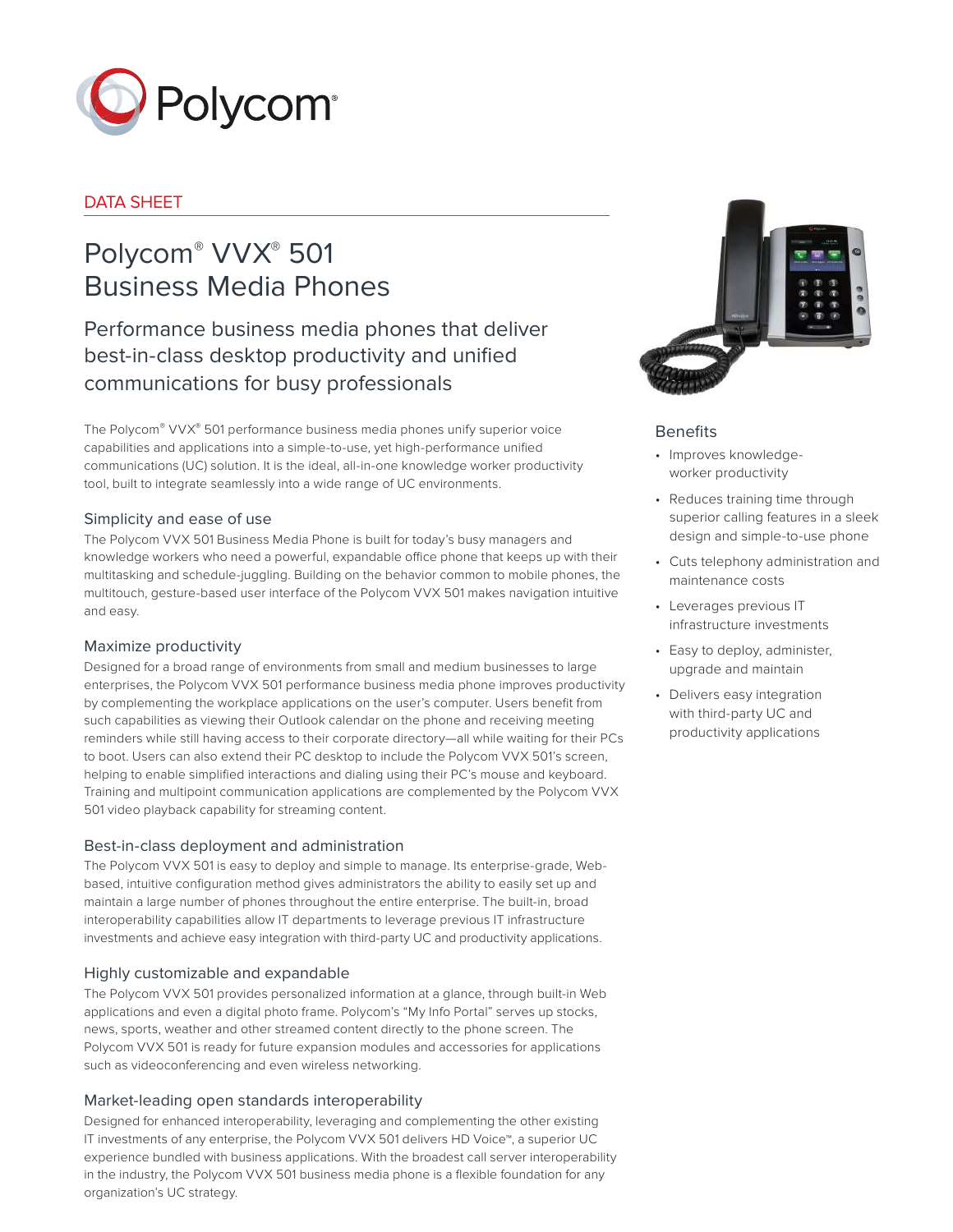# Product specifications

#### User interface features

- Gesture-based, multitouch-capable, capacitive touch-screen
- 3.5-in TFT LCD display at QVGA (320 x 240 pixel) resolution, 4:3 aspect ratio
- Screensaver and digital picture frame mode
- On-screen virtual keyboard
- Voicemail and videomail support<sup>1</sup>
- Dual USB ports (2.0 compliant) for media and storage applications
- WebKit-based browser
- Adjustable base height
- Unicode UTF-8 character support. Multilingual user interface including Chinese, Danish, Dutch, English (Canada/ US/UK), French, German, Italian, Japanese, Korean, Norwegian, Polish, Portuguese, Russian, Slovenian, Spanish and Swedish

# Audio features

- Polycom® HD Voice™ technology delivers lifelike voice quality for each audio pathhandset, the hands-free speakerphone and the optional headset
- Polycom® Acoustic Clarity™ technology, providing full-duplex conversations, acoustic echo cancellation and background noise suppression

- Type 1 compliant (IEEE 1329 full duplex)

- Frequency response: 100 Hz–20 kHz for handset, optional headset and hands-free speakerphone modes
- Codecs: G.711 (A-law and μ-law), G.729AB, G.722, G.722.1, G.722.1C
- Individual volume settings with visual feedback for each audio path
- Voice activity detection
- Comfort noise generation
- DTMF tone generation (RFC 2833 and in-band)
- Low-delay audio packet transmission
- Adaptive jitter buffers
- Packet loss concealment

#### Headset and handset compatibility

- Dedicated RJ-9 headset port
- Hearing aid compatibility to ITU-T P.370 and TIA
- 504A standards
- Compliant with ADA Section 508 Subpart B 1194.23 (all)
- Hearing aid compatible handset for magnetic coupling to hearing aids
- Compatible with commercially available TTY adapter equipment
- Supports compatible USB headsets

# Call handling features<sup>1</sup>

- 12 lines (registrations)
- Up to 24 simultaneous calls
- Shared call/bridged line appearance
- Flexible line appearance (1 or more line keys can be assigned for each line extension)
- Distinctive incoming call treatment/ call waiting
- Call timer and call waiting
- Call transfer, hold, divert (forward), pickup
- Called, calling, connected party information
- Local 3-way audio conferencing
- 1-touch speed dial, redial
- Remote missed call notification
- Do not disturb function
- Electronic hook switch capable
- Local configurable digit map/dial plan

#### Open application platform

- WebKit-enabled full browser that supports HTML5, CSS, SSL security and JavaScript
- Supports Polycom Apps SDK and API for third-party business and personal applications
- Bundled with Polycom Productivity Suite:
	- Corporate directory access using LDAP
	- Local voice call recording on USB flash drive
	- Visual conference management

# Network and provisioning

- Network (LAN) cable CAT-5E
- SIP protocol support
- SDP
- IETF SIP (RFC 3261 and companion RFCs)
- Two-port gigabit Ethernet switch
	- 10/100/1000Base-TX across LAN and PC ports
	- Conforms to IEEE802.3-2005 (Clause 40) for physical media attachment
	- Conforms to IEEE802.3-2002 (Clause 28) for link
- Partner auto-negotiation
- Manual or dynamic host configuration protocol (DHCP)
- DHCP network setup
- Time and date synchronization using SNTP
- FTP/TFTP/HTTP/HTTPS server-based central provisioning for mass deployments
- Provisioning and call server redundancy supported1
- QoS Support—IEEE 802.1p/Q tagging (VLAN), Layer 3 TOS and Diffserv/DSCP
- VLAN—CDP, DHCP VLAN discovery, LLDP- MED for VLAN discovery
	- Network address translation support for static configuration and "Keep-Alive" SIP signaling
- RTCP and RTP support
- Event logging
- Syslog
- Local configurable digit map/dial plan
- Hardware diagnostics
- Status and statistics reporting
- IPv4 and IPv6
- TCP
- UDP
- DNS-SRV

# Security

- 802.1X authentication and EAPOL
- Media encryption via SRTP
- Transport layer security
- Encrypted configuration files
- Digest authentication
- Password login
- Support for URL syntax with password for boot server address
- HTTPS secure provisioning
- Support for signed software executables

#### Power

- Built-in auto-sensing IEEE 802.3 at Power over Ethernet (Class 4)
- External universal AC adaptor (optional, 48V 0.52A DC)

# Approvals

• FCC Part 15 (CFR 47) Class B

• EN61000-3-2; EN61000-3-3

• CAN/CSA-C22.2 No. 60950-1-03

• Temperature: +32 to 104°F (0 to 40°C) • Relative humidity: 5% to 95%,

- ICES-003 Class B
- EN55022 Class B • CISPR22 Class B

• VCCI Class B • EN55024

• NZ Telepermit • Korea KC • UAE TRA • Russia CU • Brazil ANATEL • Australia RCM • South Africa ICASA • China CCC • Saudi Arabia CITC

Safety • UL 60950-1 • CE Mark

• EN 60950-1 • IEC 60950-1 • AS/NZS 60950-1 Operating conditions

noncondensing